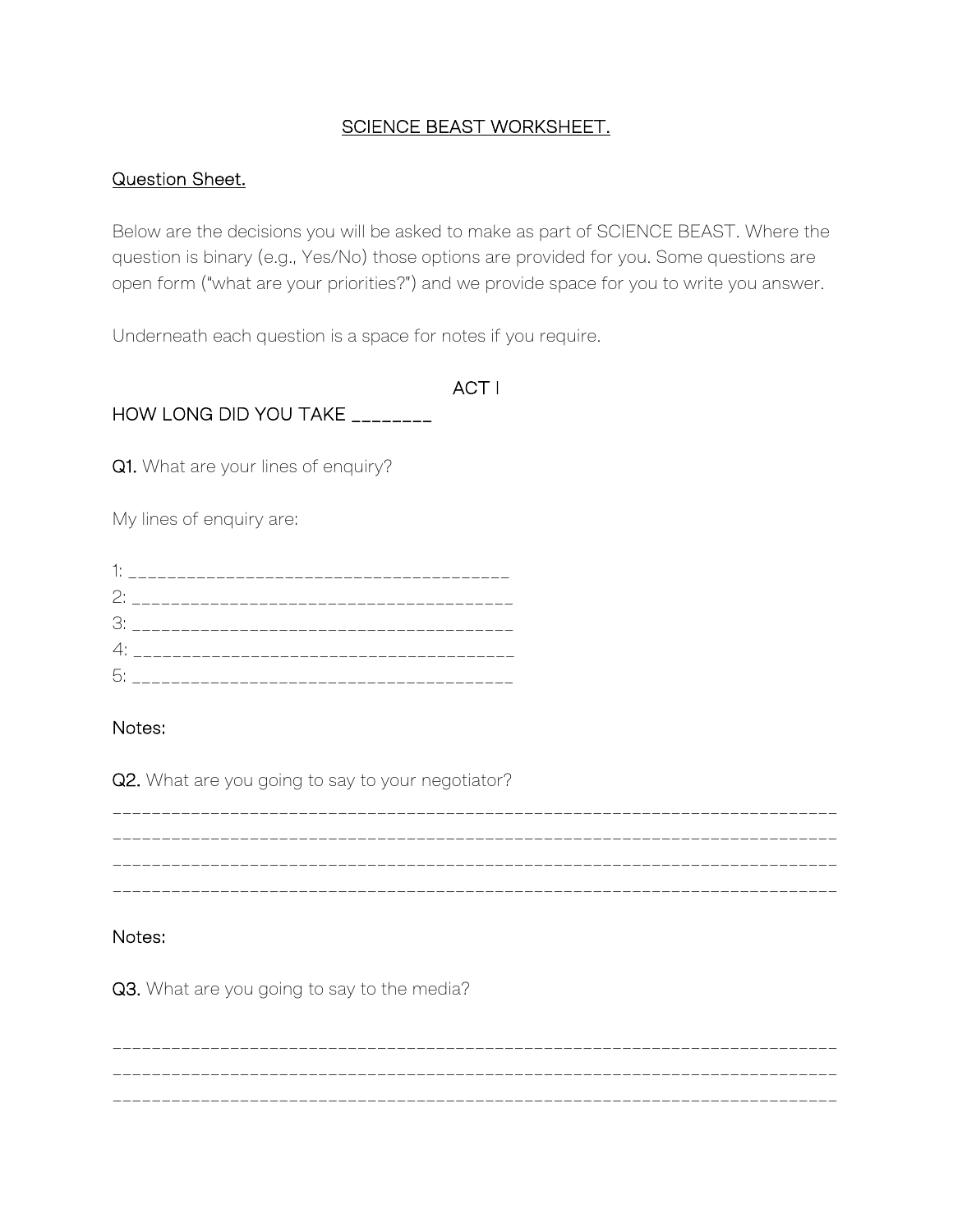#### Notes:

Q4. What Information do you need to seek?

I need to know:

Notes:

# **ACT II**

Q5. Do you want to know WHEN or WHERE?

|      | <b>WHEN</b> | WHERE |
|------|-------------|-------|
| WHY: |             |       |
|      |             |       |

# **ACT III**

HOW LONG DID YOU TAKE \_\_\_\_\_\_\_\_

Q6: What are your immediate actions?

My immediate actions are:

| 2: _______ |  |  |
|------------|--|--|
| 3          |  |  |
| 4:         |  |  |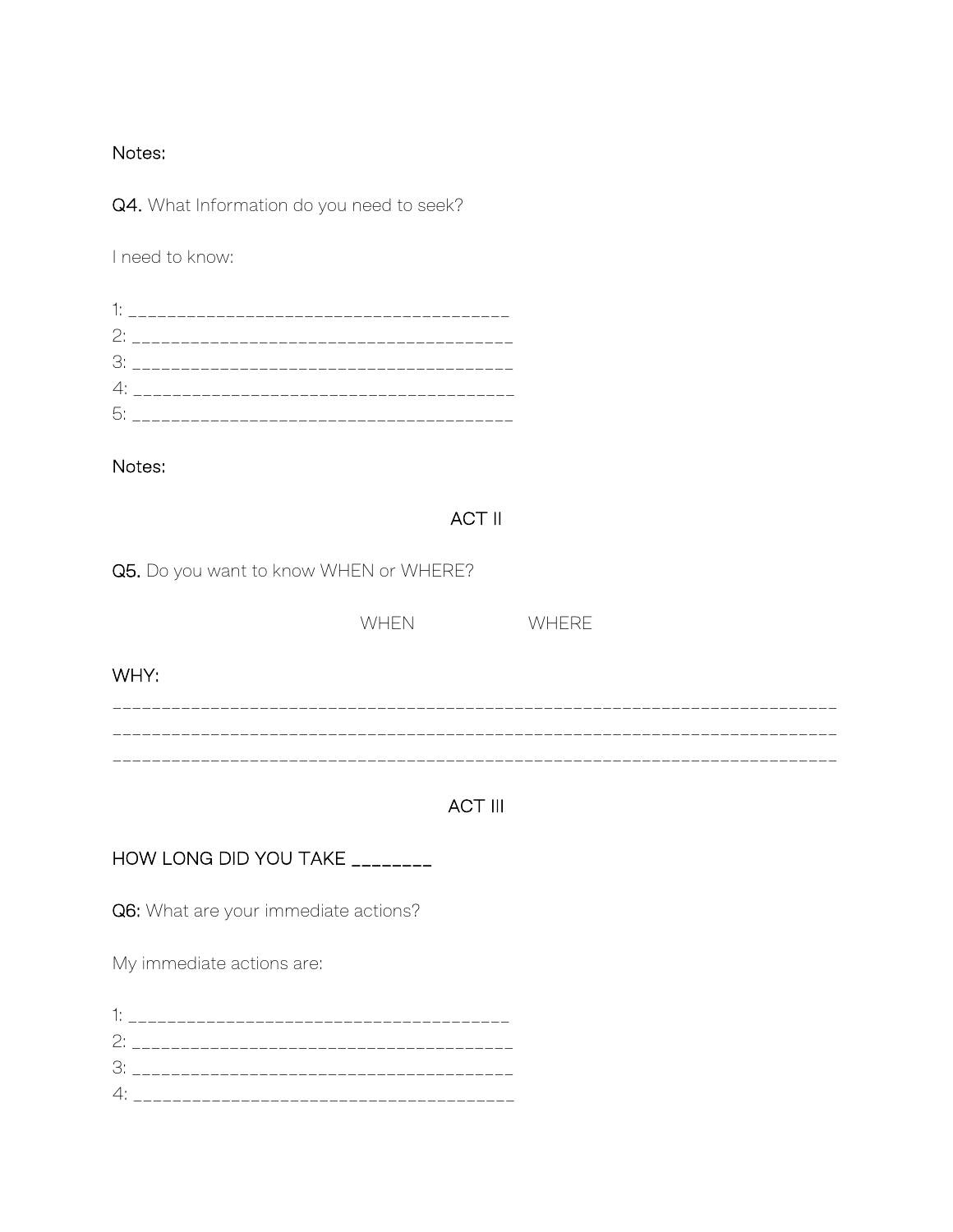#### Notes:

Q8. What will you say when he calls back?

\_\_\_\_\_\_\_\_\_\_\_\_\_\_\_\_\_\_ \_\_\_\_\_\_\_\_\_\_\_\_\_\_\_\_\_\_\_\_\_\_\_\_\_\_\_\_\_\_\_\_\_\_\_\_\_ 

# Notes:

Q9. What approach are you going to take with him?

# Notes:

Q10. Given what you know, what will you do next?

**Notes** 

**ENDEX**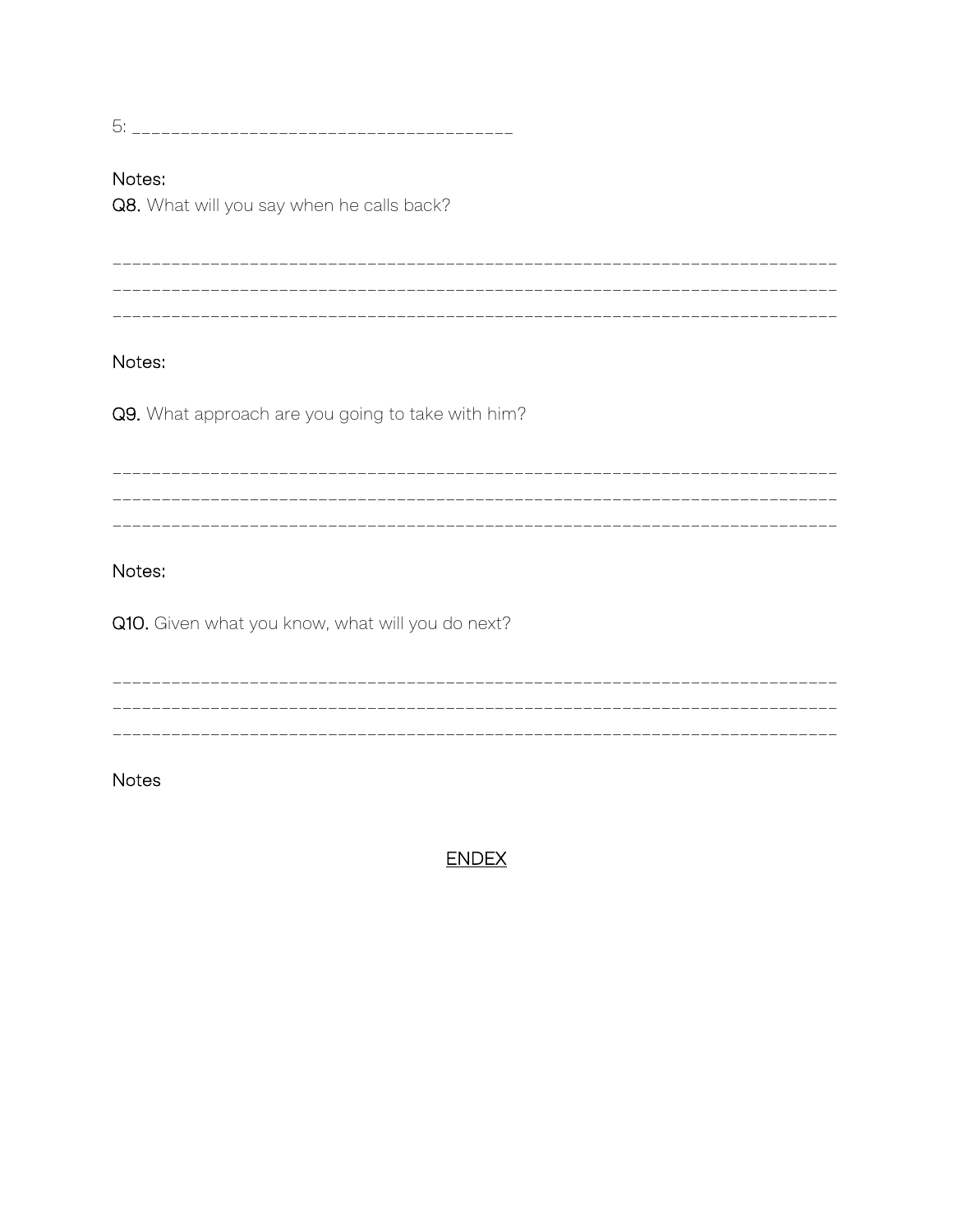# SCIENCE BEAST ADDITONAL INFORMATION

### **HEPARIN**

# Grieving Families Blame Heparin for Deaths: Makers of blood thinner suggest contamination of drug was deliberate.

MATTHEW JAFFE and KATE BARRETT, January 8, 2009, ABC News.

• 5 min read

April 29, 2008— -- Dennis Staples, a radio announcer in Toledo, Ohio, slipped into a coma the day before his 60th birthday. He had been on dialysis for more than two years because of kidney failure, but had fared well with treatment. Then one day, while on dialysis at the doctor's office, Staples went into cardiac arrest. Despite a quick medical response, he never recovered.

Today, his wife Johanna attributes his death to the blood-thinner drug heparin that he received to prevent clotting during treatment.

Dennis Staples may be one of at least 81 patients who died from bad heparin between January 2007 and March 2008, in addition to hundreds of others who have experienced severe allergic reactions like low blood pressure, vomiting and shortness of breath.

The U.S. Food and Drug Administration is now investigating whether the drug's ingredients that came from China became contaminated on purpose or by accident, and where in the supply chain that contamination occurred.

Drug Makers Say Deliberate Contamination Happened Early in Supply Chain/. Both the CEO of heparin manufacturer Baxter and the CEO of Scientific Protein Laboratories, the U.S. firm that operates the Chinese plant from which Baxter and others got their heparin, suggested the contamination was deliberate and happened before the drug's ingredient reached the lab.

"We are greatly concerned that our heparin product appears to be the target of a deliberate adulteration scheme," Robert L. Parkinson, Jr., chairman, CEO and president of Baxter International, Inc., said in a written statement to the House Energy and Commerce Committee's oversight and investigations panel.

David Strunce, CEO of Scientific Protein Laboratories, likewise said, "It seems to us that it's an intentional act upstream in the supply chain."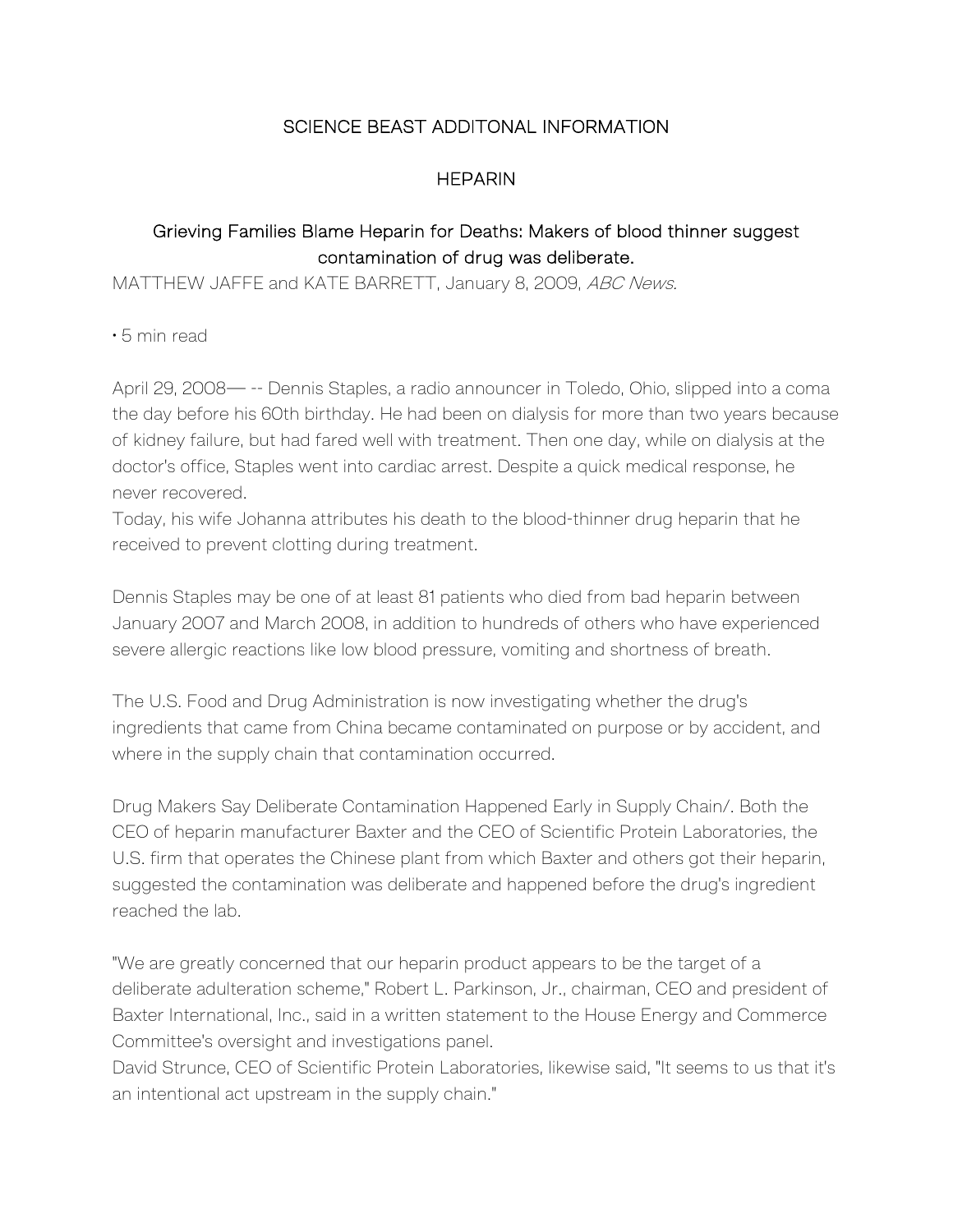Derived from pig intestines, often from farms in rural China, heparin is processed and manufactured in various plants in China, the United States and abroad before it is finally administered to patients.

Meantime, the Hubley family, too, told lawmakers heparin was responsible for their losses. Leroy Hubley, also from Toledo, lost both his wife, Bonnie, and his son, Randy, after they received heparin during dialysis for a genetic kidney disease. Bonnie Hubley died in December 2007 and Randy died in January 2008. Both experienced symptoms associated with the contaminated heparin after receiving Baxter's heparin. Other members of the Hubley family continue to receive dialysis for their kidney disease.

"As a nurse, I thought that I would be there to save my husband from any errors, but I guess I was naïve," Randy Hubley's wife, Colleen Hubley, a dialysis nurse, told lawmakers. "I never thought the lifesaving medication we were relying on might be contaminated."

Though estimates suggest more than 80 percent of all active ingredients used by U.S. drug manufacturers come from abroad, the FDA only inspects foreign drug plants about once every 13 years, according to the Government Accountability Office. The GAO finds that China's drug plants are inspected once every 30 to 40 years. The FDA plans to establish permanent overseas offices in numerous countries, including China, to help address the problem.

# CHICKEN MACERATOR

Chick culling or unwanted chick killing is the process of separating and disposing of unwanted (male and unhealthy female) chicks, for which the intensive animal farming industry has no use. It occurs in all industrialized egg production whether free range, organic, or battery cage. Worldwide, around 7 billion male chicks are culled per year in the egg industry. Because male chickens do not lay eggs and only those on breeding programs are required to fertilize eggs, they are considered redundant to the egg-laying industries and are usually killed shortly after being sexed, which occurs just days after they are conceived or after they hatch. Some methods of culling that do not involve anesthetics include: cervical dislocation, asphyxiation by carbon dioxide and *maceration using a high*speed grinder.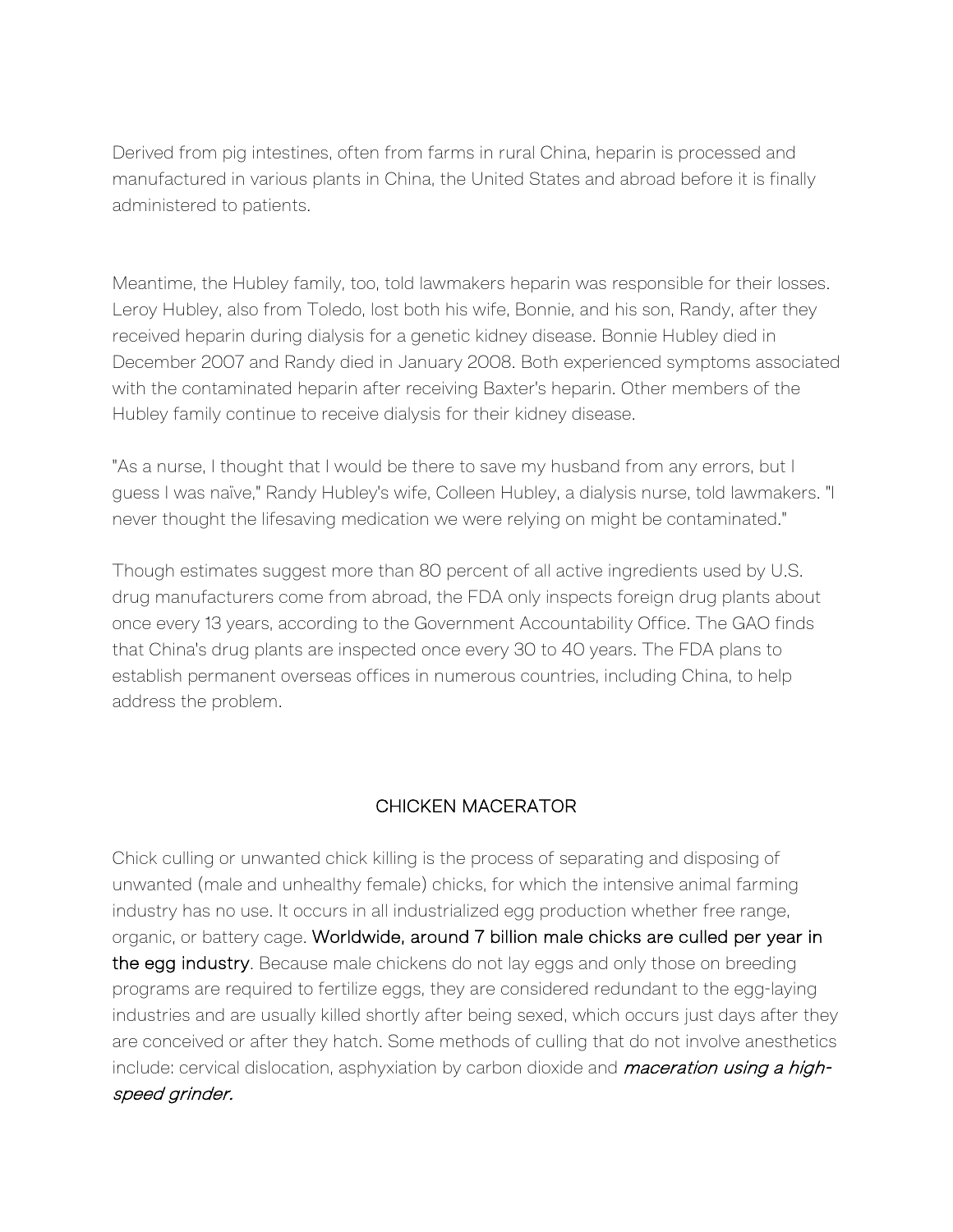The Model Code of Practice for the Welfare of Animals: Domestic Poultry states that all culled or surplus newly hatched chicks that are destined for disposal must be treated as humanely as those that will be retained or sold. The Code states that these chicks must be killed promptly by carbon dioxide gassing or maceration. Chicks must then be carefully inspected to ensure they are all are dead.

Maceration is done in a manner to ensure that chicks are killed within a second and, when carried out effectively and competently, this method may be considered more humane than gassing with high concentrations of carbon dioxide. This is because carbon dioxide at high concentrations is aversive to poultry and the method results in prolonged suffering prior to death.

# DOG GASSING

The novel coronavirus and the SARS outbreak of 2003 have two things in common: Both are from the coronavirus family, and both have been associated with animals commonly sold in "wet markets."

Historically at such markets, outdoor stalls are squeezed together to form narrow lanes, where locals and visitors shop for cuts of meat and ripe produce. A stall selling caged chickens may abut a butcher counter, where meat is chopped as nearby dogs watch hungrily. Some vendors hock hares, while seafood stalls display glistening fish and shrimp.

Wet markets put people and live and dead animals — dogs, chickens, pigs, snakes, civets, and more — in constant close contact. That makes it easy for zoonotic diseases to jump from animals to humans.

"Poorly regulated, live-animal markets mixed with illegal wildlife trade offer a unique opportunity for viruses to spill over from wildlife hosts into the human population," the Wildlife Conservation Society said in a statement.

In the case of SARS and the new coronavirus disease, called COVID-19, bats were the original hosts. The bats then infected other animals, which transmitted the disease to humans.

The market where the current outbreak may have started, the Huanan Seafood Wholesale Market in Wuhan, was shuttered January 1. Wuhan authorities banned the trade of live